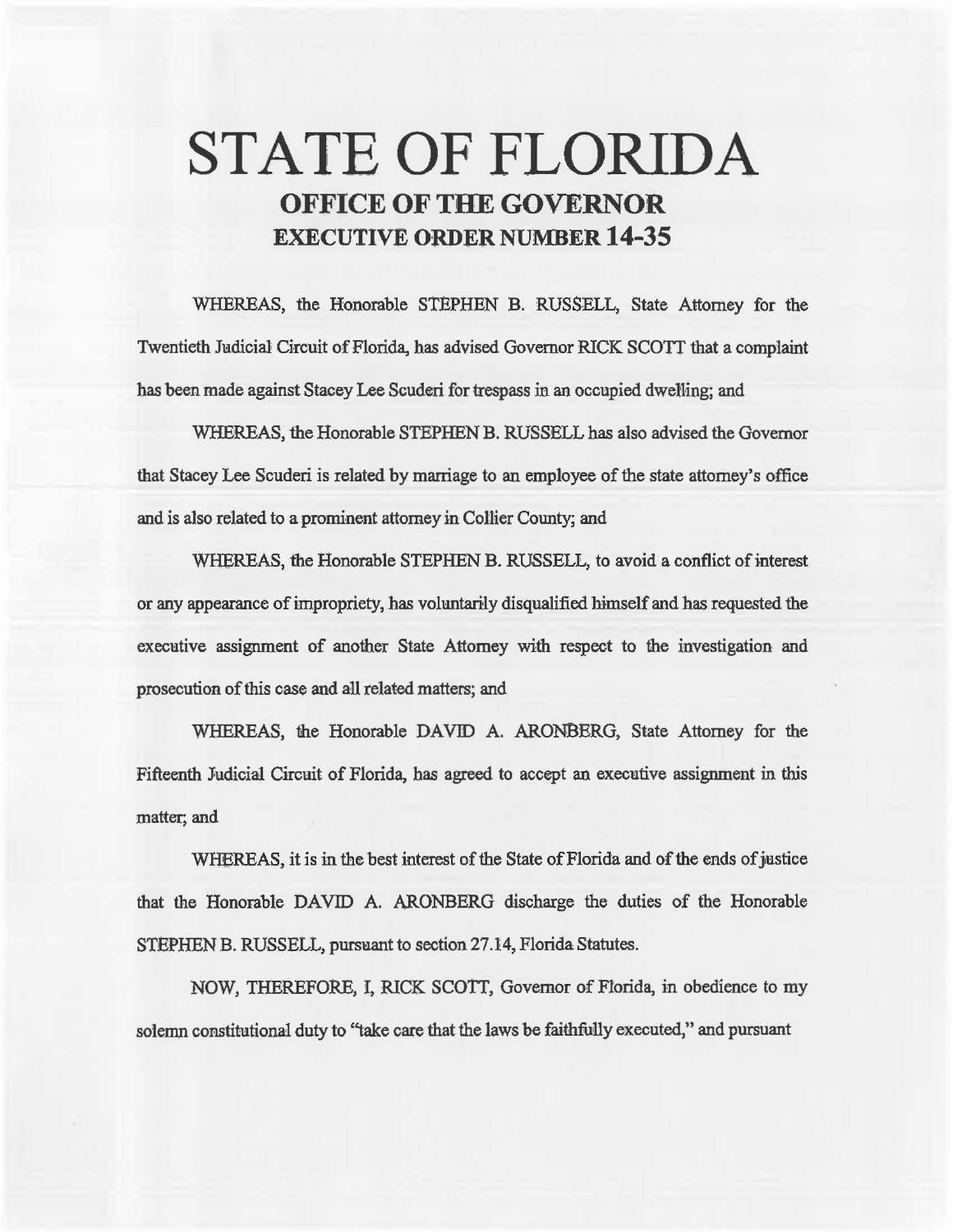to the Constitution and laws of the State of Florida, issue the following Executive Order, effective immediately:

## Section l.

The Honorable DAVID A. ARONBERG, State Attorney for the Fifteenth Judicial Circuit of Florida, referred to as the "Assigned State Attorney," is assigned to discharge the duties of the Honorable STEPHEN B. RUSSELL, State Attorney for the Twentieth Judicial Circuit of Florida, as they relate to the investigation, prosecution and all matters related to Stacey Lee Scuderi.

## Section 2.

The Assigned State Attorney or one or more Assistant State Attorneys and Investigators, who have been designated by the Assigned State Attorney, shall proceed immediately to the Twentieth Judicial Circuit of Florida, and are vested with the authority to perform the duties prescribed herein.

### Section 3.

All residents of the Twentieth Judicial Circuit are requested, and all public officials are directed, to cooperate and render whatever assistance is necessary to the Assigned State Attorney, so that justice may be served.

### Section 4.

The period of this Executive Assignment shall be for one (1) year, to and including Febmary 6, 2015.